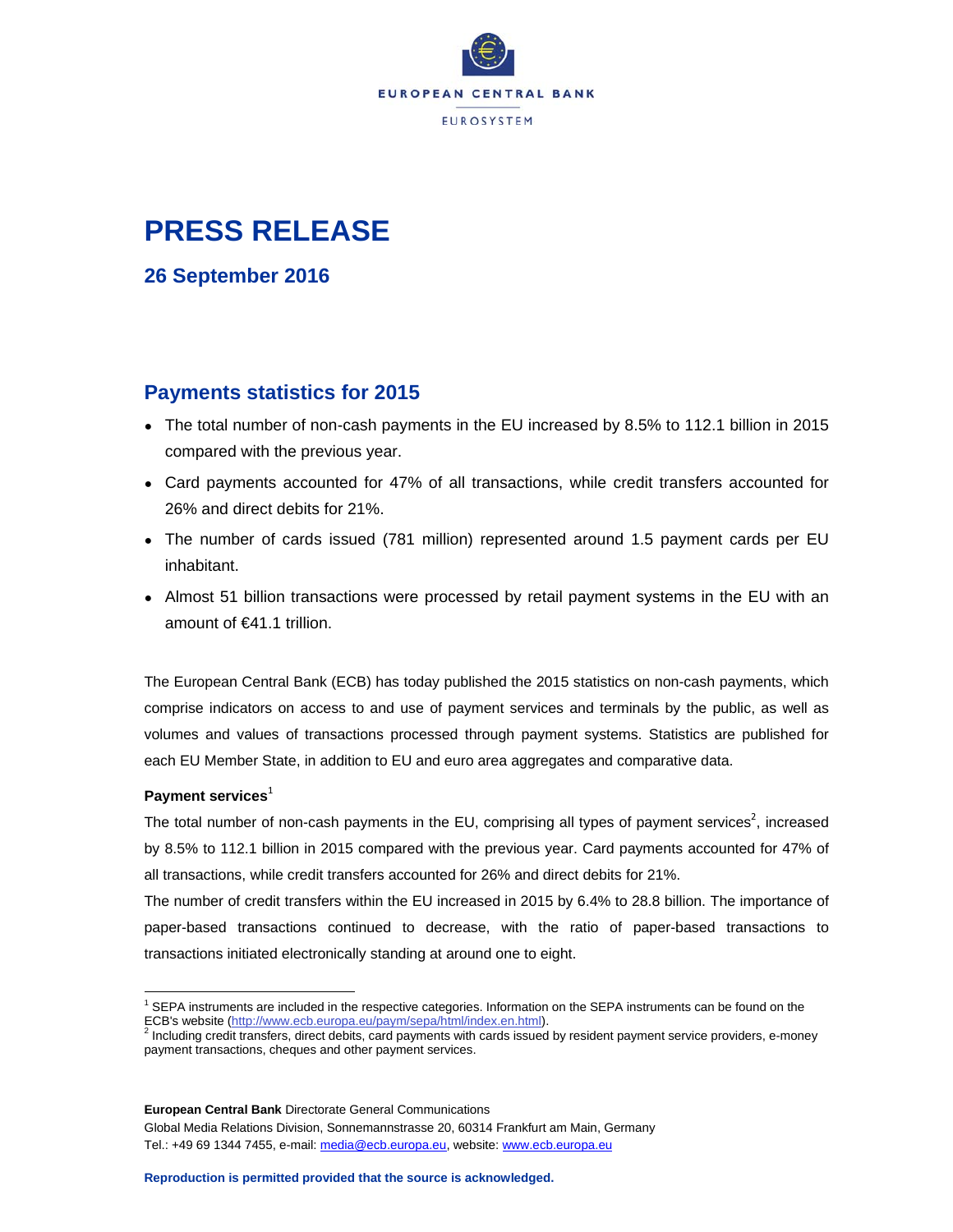The number of cards with a payment function in the EU increased in 2015 by 1.8% to 781 million. With a total EU population of 510 million, this represented around 1.5 payment cards per EU inhabitant. The number of card transactions rose by 11.5% to 53.0 billion, with a total value of  $\epsilon$ 2.6 trillion. This corresponds to an average value of around €49 per card transaction. Chart 1 below shows the use of the main payment services from 2000 to 2015.

The relative importance of each of the main payment services continued to vary widely across EU countries in 2015 (see Annex).

In 2015, the total number of automatic teller machines (ATMs) in the EU decreased by 1.4% to 0.45 million, while the number of point of sale (POS) terminals increased by 6.5% to 11.2 million<sup>3</sup>.



# **Chart 1: Use of the main payment services in the EU**

Source: ECB

Note: Data have been partially estimated for periods prior to 2010, as methodological changes were implemented in previous years and some corresponding data are not available. The historical estimation done by the ECB ensures comparability of figures over the entire period. Statistics are also collected on e-money payment transactions and other payment services, which accounted for 3.1% of the total number of EU transactions in 2015.

**European Central Bank** Directorate General Communications Global Media Relations Division, Sonnemannstrasse 20, 60314 Frankfurt am Main, Germany Tel.: +49 69 1344 7455, e-mail: media@ecb.europa.eu, website: www.ecb.europa.eu

 $3$  The figure for Malta is excluded from the EU aggregate due to confidentiality.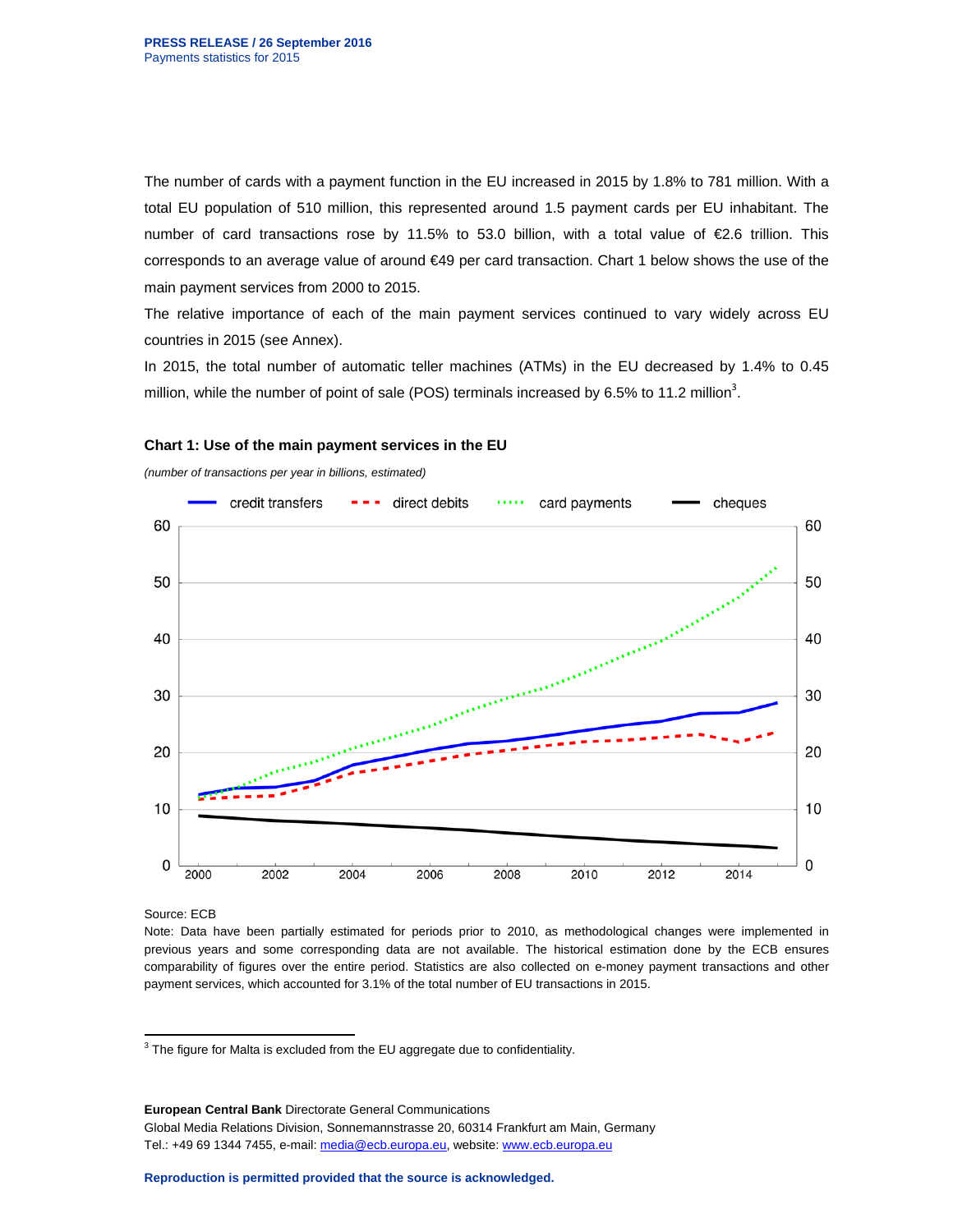#### **Retail payment systems**

Retail payment systems in the EU handle mainly payments that are made by the public, with a relatively low value, high volume, and limited time-criticality.

In 2015, 45 retail payment systems existed within the EU as a whole. During the year, almost 51 billion transactions were processed by those systems with an amount of €41.1 trillion. 26 of these systems were located in the euro area, where they processed over 37 billion transactions in 2015 (i.e. 73% of the EU total) with a value amounting to  $E$ 28.4 trillion (i.e. 69% of the EU total)<sup>4</sup>.

There continues to be a notable degree of concentration in EU retail payment systems in 2015. The four largest systems in terms of number of transactions (CORE in France, STEP2<sup>5</sup>, BACS in the United Kingdom and RPS in Germany) processed 66% of the volume and value of all transactions processed by EU retail payment systems. Chart 2 shows the number and value of transactions processed by EU retail payment systems in 2015.

#### **Chart 2: Retail payment systems in the EU in 2015**

*(value of transactions in EUR trillions (left-hand scale) and number of transactions in billions (right-hand scale))* 



Source: ECB.

4 The figures for one Cypriot payment system are excluded from the EU aggregates due to confidentiality.

<sup>5</sup> STEP2 is a pan-European automated clearing house for retail payments in euro operated by EBA CLEARING.

**European Central Bank** Directorate General Communications Global Media Relations Division, Sonnemannstrasse 20, 60314 Frankfurt am Main, Germany Tel.: +49 69 1344 7455, e-mail: media@ecb.europa.eu, website: www.ecb.europa.eu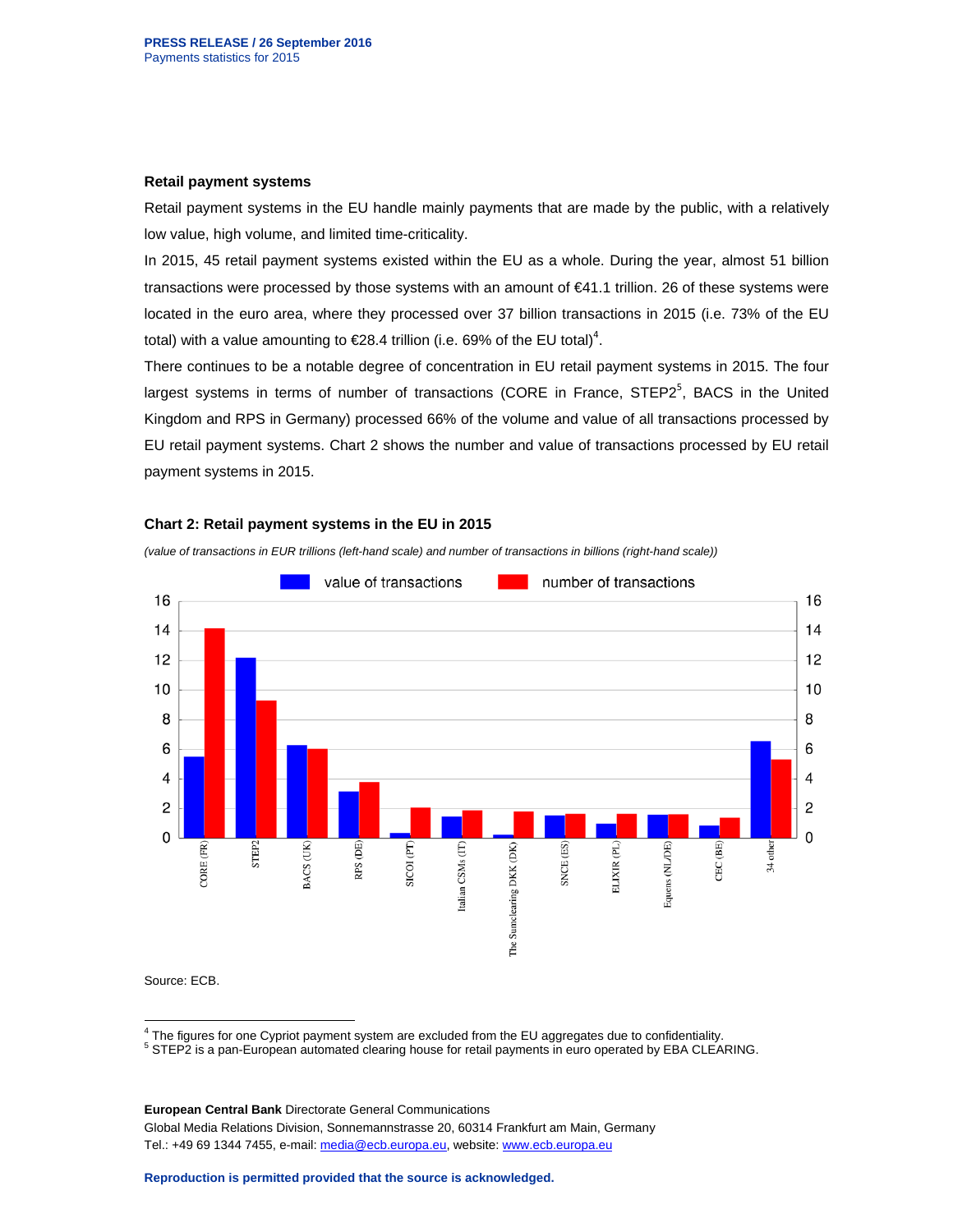#### **Large-value payment systems**

Large-value payment systems (LVPSs) are designed primarily to process urgent or large-value interbank payments, but some of them also settle a large number of retail payments. During 2015, 12 systems settled 773 million payments with a total value of €715 trillion in the EU.<sup>6</sup> The two main LVPSs in the euro area (TARGET2 and EURO1/STEP1)<sup>7</sup> settled 144 million transactions amounting to  $\text{\textsterling}553$  trillion in 2015, i.e. 77% of the total value. In the non-euro area EU countries, CHAPS Sterling<sup>8</sup> in the United Kingdom is the largest LVPS in terms of value and number of transactions.

Outside the EU, Continuous Linked Settlement<sup>9</sup> (CLS) is the most important large value payment system processing, inter alia, euro and other EU currencies. CLS (all currencies) settled 219 million transactions with a value of €1119 trillion in 2015. Chart 3 below shows the number and value of transactions processed by LVPSs in 2015.

#### **Chart 3: Large-value payment systems in 2015**

*(value of transactions in EUR trillions (left-hand scale) and number of transactions in millions (right-hand scale))* 



 6 Among the LVPSs that also process retail payments, CERTIS - a Czech Republic system - is the main contributor in terms of number of transactions to the EU aggregate figure, with 576 million. In terms of value, CERTIS settled €12.6 trillion during 2015.

 $^7$  TARGET2 is the second-generation Trans-European Automated Real-time Gross settlement Express Transfer system. It is operated by the Eurosystem and settles payments in euro in central bank money.

EURO1/STEP1 is an EU-wide multilateral net large-value payment system for euro payments operated by EBA CLEARING. Payments are processed in EURO1 throughout the day and final balances are settled at the end of the day in TARGET2. <sup>8</sup> CHAPS Sterling handles sterling-denominated interbank payments and it settled 38 million transactions amounting to

**European Central Bank** Directorate General Communications

Global Media Relations Division, Sonnemannstrasse 20, 60314 Frankfurt am Main, Germany

Tel.: +49 69 1344 7455, e-mail: media@ecb.europa.eu, website: www.ecb.europa.eu

<sup>€94.3</sup> trillion in 2015. <sup>9</sup> CLS is a worldwide clearing and settlement system that settles FX transactions on a payment-versus-payment basis.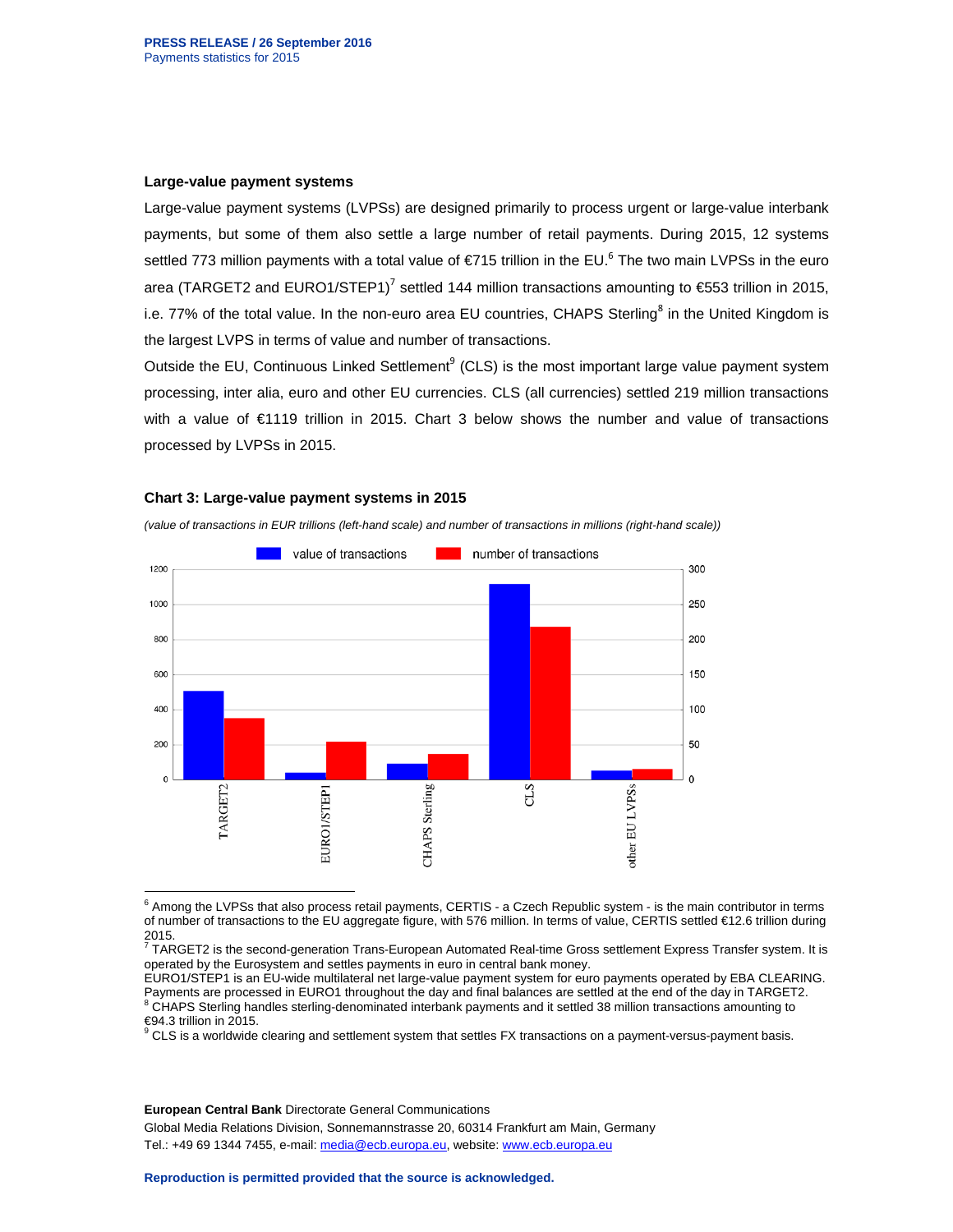Source: ECB.

Note: Other EU LVPSs exclude CERTIS, which acts as both LVPS and retail system.

#### **For media queries, please contact Stefan Ruhkamp, tel.: +49 69 1344 5057.**

### **Notes:**

- The full set of payment statistics can be downloaded from the Statistical Data Warehouse (SDW). The "Reports" section of the SDW also contains pre-formatted tables with payment statistics for the last five years. The data are presented in the same format as in the former "Blue Book Addendum". For detailed methodological information, including a list of all data definitions, please refer to the "Statistics" section of the ECB's website.
- As a result of the progressive implementation of the Single Euro Payments Area (SEPA) and other developments in the payments market in Europe, the methodological and reporting framework for payments statistics has been enhanced as of the reference year 2014. The new requirements are laid down in the Regulation on payments statistics (ECB/2013/43) and in the Guideline on monetary and financial statistics (recast) (ECB/2014/15). A background note, available on the **ECB's website**, describes the changes in more detail.